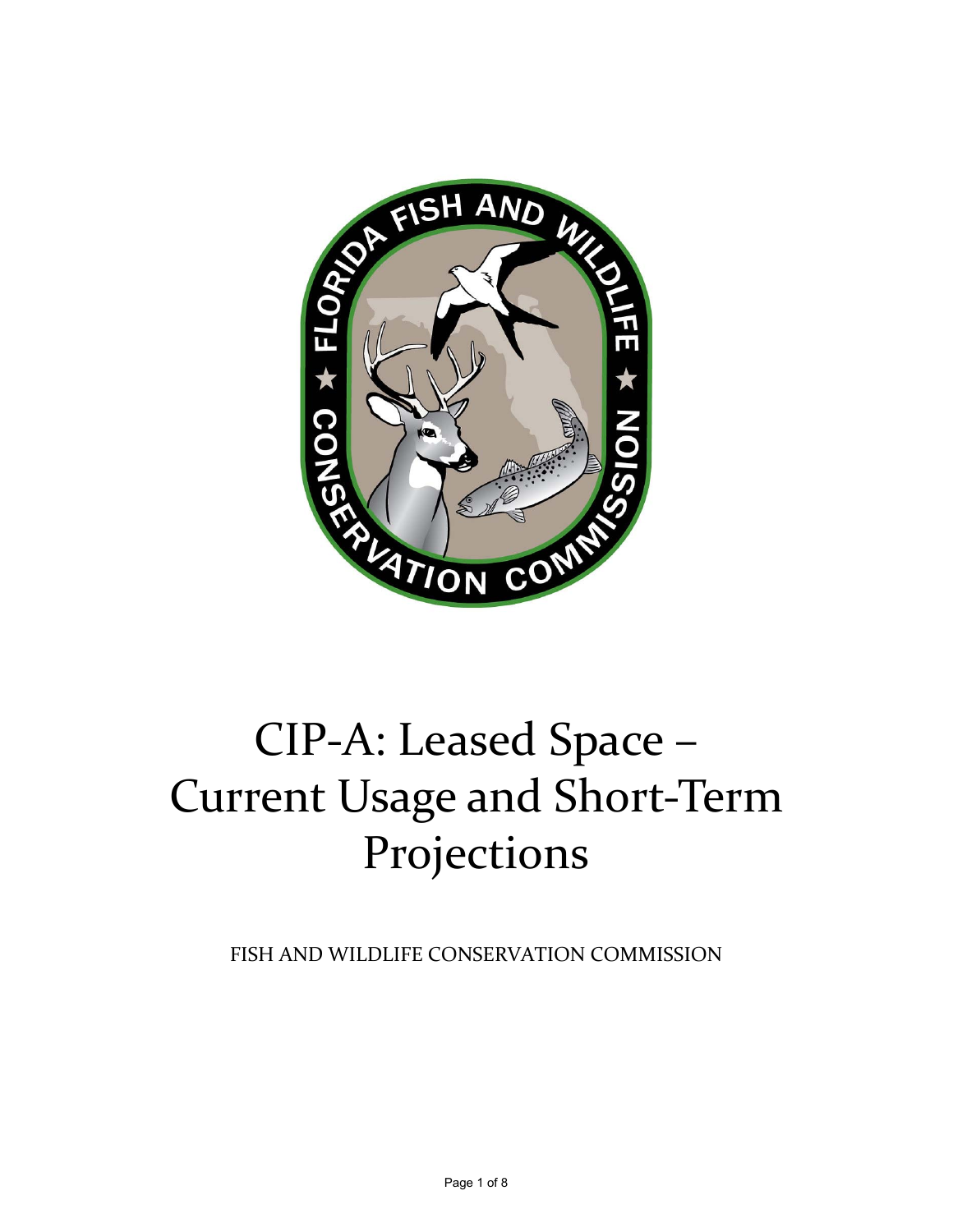| Agency:                       | Florida Fish and Wildlife Conservation Commission                         |        |            |            |                                                          |            |            |
|-------------------------------|---------------------------------------------------------------------------|--------|------------|------------|----------------------------------------------------------|------------|------------|
| <b>Service:</b>               | OED (CRO, FBO, FYCCN, OED, OIT, OLP) includes Russell Park Lease 770:0235 |        |            |            |                                                          |            |            |
|                               | LRPP NARRATIVE PAGES DESCRIBING SERVICE-LEVEL LEASE OPTIONS               |        |            |            |                                                          |            |            |
| <b>STATE-</b>                 | <b>Currently Occupied Space</b><br>(square feet)<br>PRIVATELY-            |        |            |            | <b>Projected Leased Space</b><br>(square feet)           |            |            |
| <b>OWNED</b>                  | <b>OWNED</b>                                                              | OTHER* | FY 2022-23 | FY 2023-24 | FY 2024-25                                               | FY 2025-26 | FY 2026-27 |
|                               | 63,072                                                                    | 1,087  | 64,159     | 64,159     | 64,159                                                   | 64,159     | 64,159     |
|                               | % of Total<br><b>Leased Space</b><br>Privately-Owned                      |        |            |            |                                                          |            |            |
|                               |                                                                           |        |            |            |                                                          |            |            |
| <b>STATE-</b><br><b>OWNED</b> | <b>Annual Costs</b><br>(dollars)<br>PRIVATELY-<br><b>OWNED</b>            | OTHER* | FY 2022-23 | FY 2023-24 | <b>Projected Leased Space</b><br>(dollars)<br>FY 2024-25 | FY 2025-26 | FY 2026-27 |
|                               | 1,667,283                                                                 | 11,006 | 1,687,606  | 1,703,101  | 1,718,732                                                | 1,735,359  | 1,750,990  |

*NOTE: "Other\*" means space leased from a local government or non-profit entity.*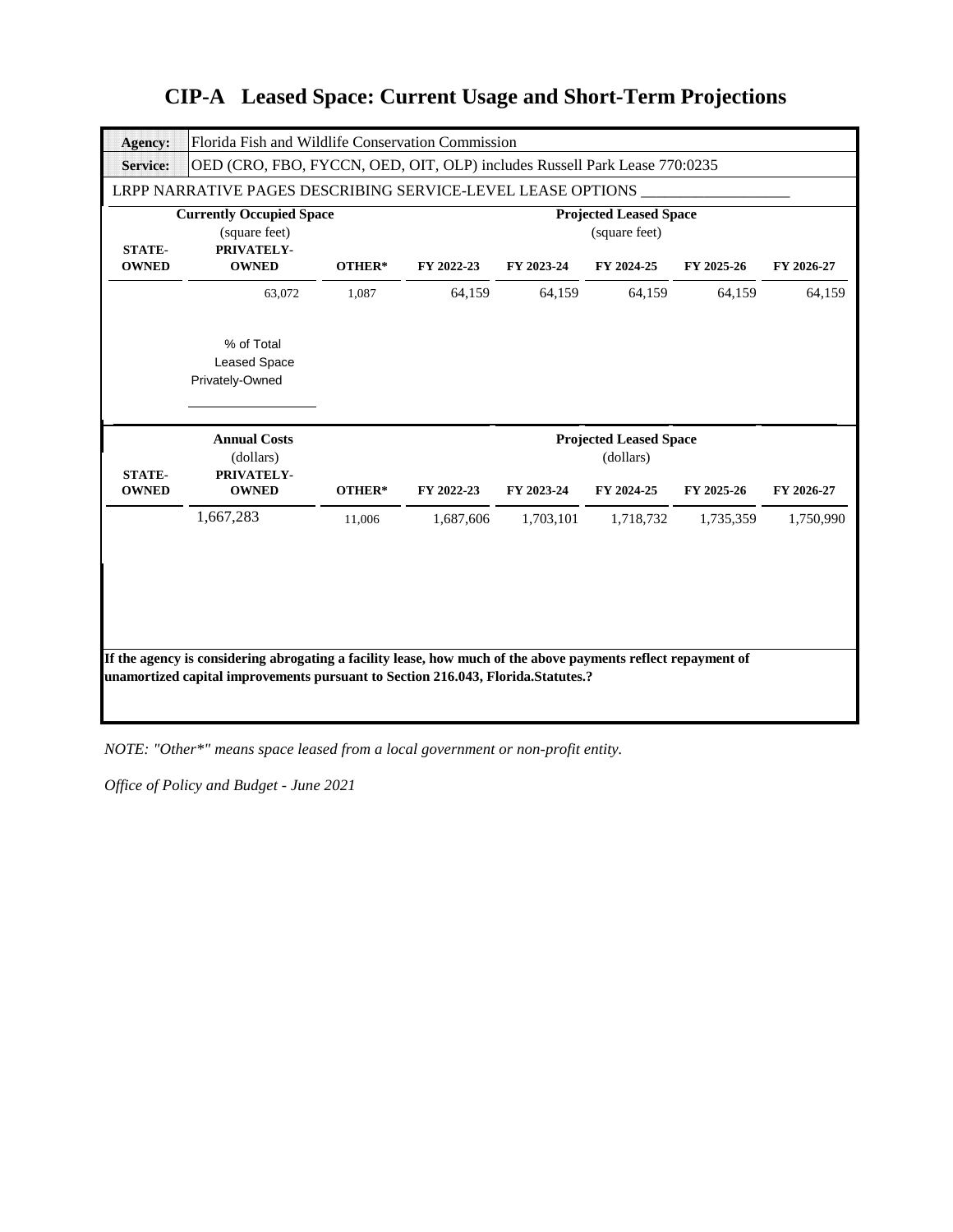| <b>Agency:</b>                | Florida Fish and Wildlife Conservation Commission              |        |            |            |                                                |            |            |
|-------------------------------|----------------------------------------------------------------|--------|------------|------------|------------------------------------------------|------------|------------|
| <b>Service:</b>               | Division of Law Enforcement                                    |        |            |            |                                                |            |            |
|                               | LRPP NARRATIVE PAGES DESCRIBING SERVICE-LEVEL LEASE OPTIONS    |        |            |            |                                                |            |            |
| <b>STATE-</b>                 | <b>Currently Occupied Space</b><br>(square feet)<br>PRIVATELY- |        |            |            | <b>Projected Leased Space</b><br>(square feet) |            |            |
| <b>OWNED</b>                  | <b>OWNED</b>                                                   | OTHER* | FY 2022-23 | FY 2023-24 | FY 2024-25                                     | FY 2025-26 | FY 2026-27 |
| 16,942                        | 24,380                                                         | 21,369 | 62,691     | 62,691     | 62,691                                         | 62,691     | 62,691     |
|                               | % of Total<br><b>Leased Space</b><br>Privately-Owned<br>38.1   |        |            |            |                                                |            |            |
|                               |                                                                |        |            |            |                                                |            |            |
|                               | <b>Annual Costs</b><br>(dollars)                               |        |            |            | <b>Projected Leased Space</b><br>(dollars)     |            |            |
| <b>STATE-</b><br><b>OWNED</b> | PRIVATELY-<br><b>OWNED</b>                                     | OTHER* | FY 2022-23 | FY 2023-24 | FY 2024-25                                     | FY 2025-26 | FY 2026-27 |
| 266,171                       | 261,675                                                        | 83,384 | 619,063    | 622,677    | 626,395                                        | 631,217    | 634,194    |

### **CIP-A Leased Space: Current Usage and Short-Term Projections**

*NOTE: "Other\*" means space leased from a local government or non-profit entity.*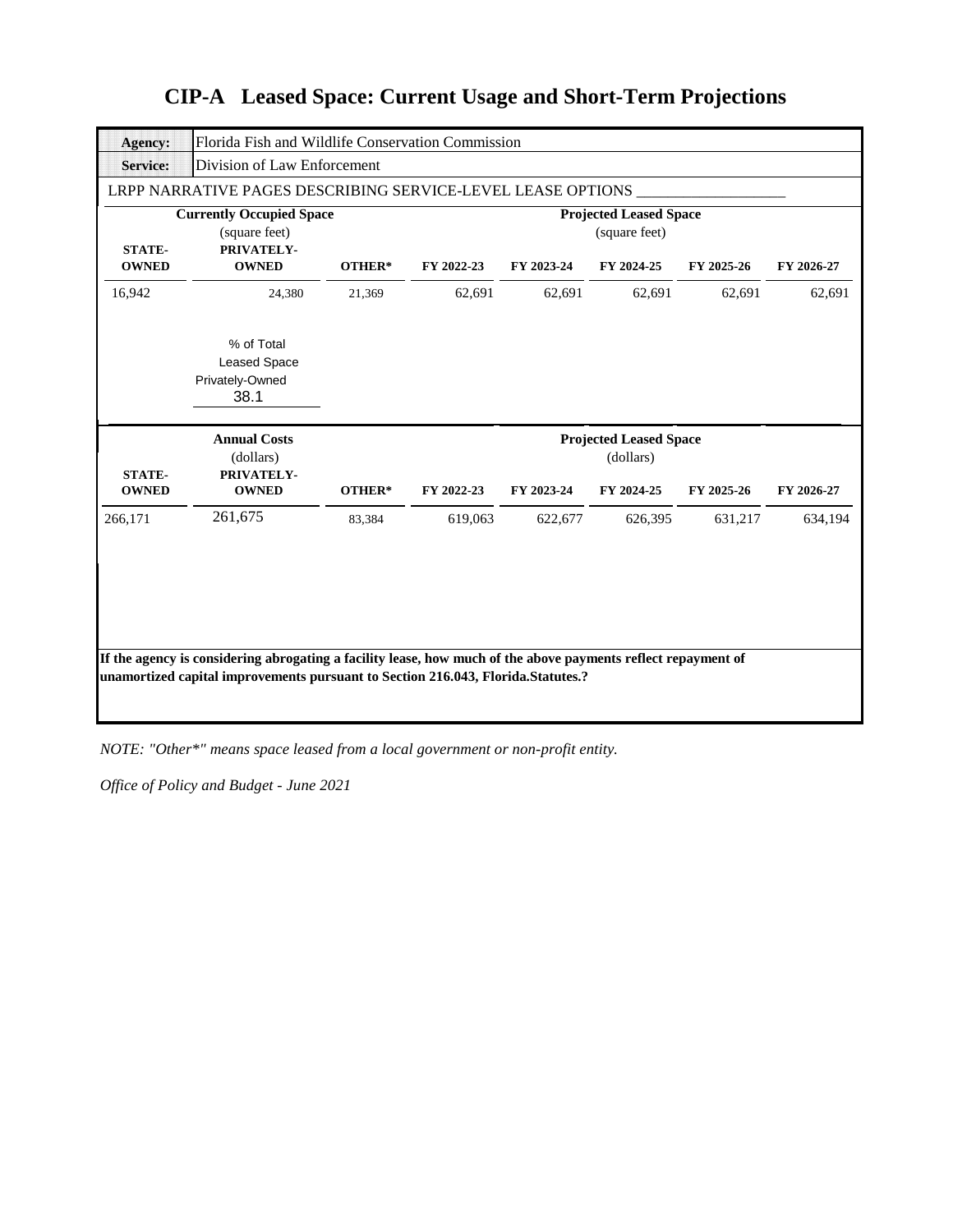| Agency:         | Florida Fish and Wildlife Conservation Commission                                                                                                                                                 |                  |            |            |                                                |            |            |
|-----------------|---------------------------------------------------------------------------------------------------------------------------------------------------------------------------------------------------|------------------|------------|------------|------------------------------------------------|------------|------------|
| <b>Service:</b> | Division of Hunting and Game Management                                                                                                                                                           |                  |            |            |                                                |            |            |
|                 | LRPP NARRATIVE PAGES DESCRIBING SERVICE-LEVEL LEASE OPTIONS                                                                                                                                       |                  |            |            |                                                |            |            |
| <b>STATE-</b>   | <b>Currently Occupied Space</b><br>(square feet)<br>PRIVATELY-                                                                                                                                    |                  |            |            | <b>Projected Leased Space</b><br>(square feet) |            |            |
| <b>OWNED</b>    | <b>OWNED</b>                                                                                                                                                                                      | OTHER*           | FY 2022-23 | FY 2023-24 | FY 2024-25                                     | FY 2025-26 | FY 2026-27 |
| $\mathbf{0}$    | 200                                                                                                                                                                                               | 6,000            | 6,200      | 6,200      | 6,200                                          | 6,200      | 6,200      |
|                 | % of Total<br><b>Leased Space</b><br>Privately-Owned<br>3.2                                                                                                                                       |                  |            |            |                                                |            |            |
|                 |                                                                                                                                                                                                   |                  |            |            |                                                |            |            |
| <b>STATE-</b>   | <b>Annual Costs</b><br>(dollars)<br>PRIVATELY-                                                                                                                                                    |                  |            |            | <b>Projected Leased Space</b><br>(dollars)     |            |            |
| <b>OWNED</b>    | <b>OWNED</b>                                                                                                                                                                                      | OTHER*           | FY 2022-23 | FY 2023-24 | FY 2024-25                                     | FY 2025-26 | FY 2026-27 |
| $\mathbf{0}$    | 960                                                                                                                                                                                               | $\boldsymbol{0}$ | 960        | 960        | 960                                            | 960        | 960        |
|                 |                                                                                                                                                                                                   |                  |            |            |                                                |            |            |
|                 |                                                                                                                                                                                                   |                  |            |            |                                                |            |            |
|                 | If the agency is considering abrogating a facility lease, how much of the above payments reflect repayment of<br>unamortized capital improvements pursuant to Section 216.043, Florida.Statutes.? |                  |            |            |                                                |            |            |

*NOTE: "Other\*" means space leased from a local government or non-profit entity.*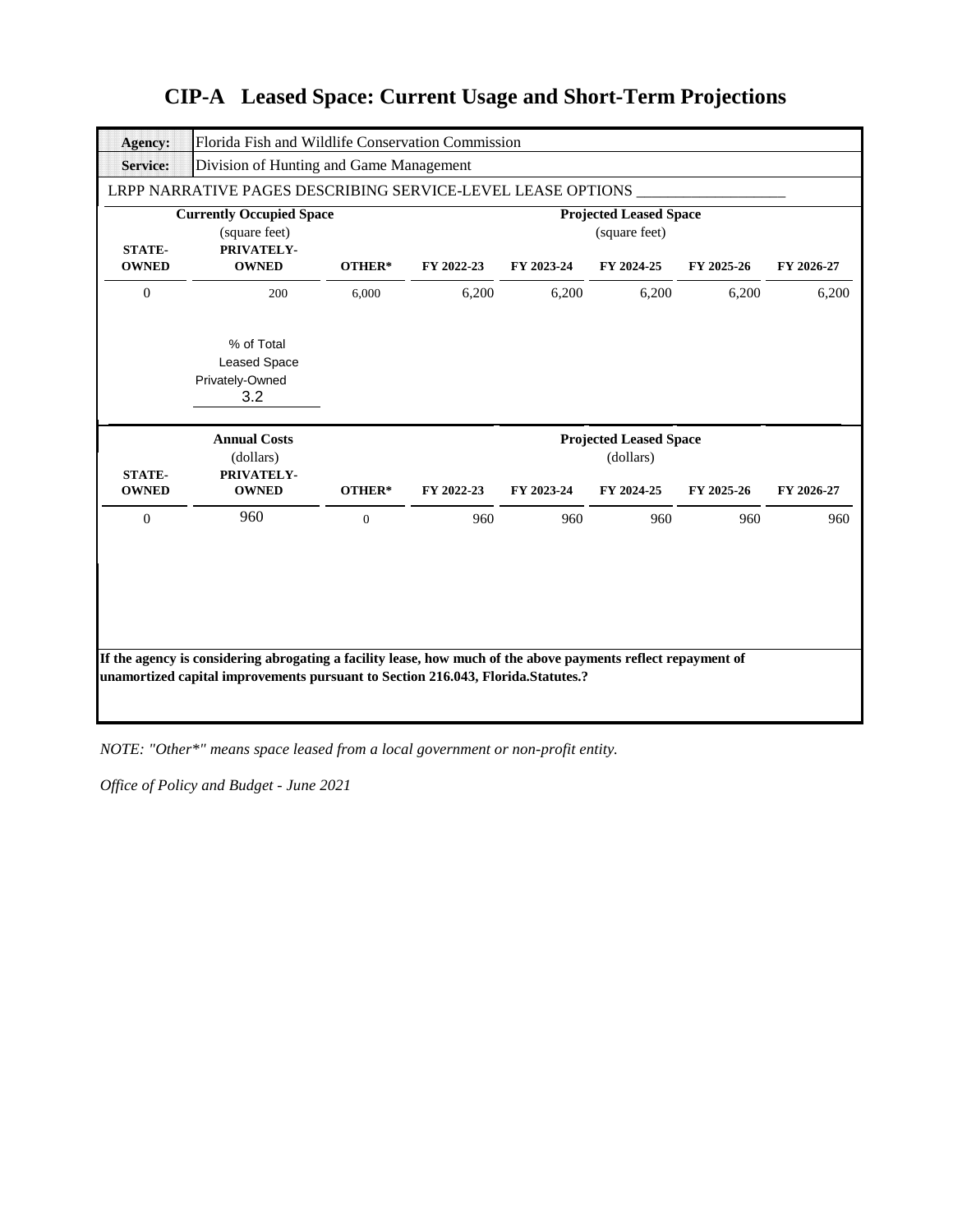| <b>Agency:</b>                | Florida Fish and Wildlife Conservation Commission              |        |            |            |                                                |            |            |
|-------------------------------|----------------------------------------------------------------|--------|------------|------------|------------------------------------------------|------------|------------|
| <b>Service:</b>               | Division of Habitat and Species Conservation                   |        |            |            |                                                |            |            |
|                               | LRPP NARRATIVE PAGES DESCRIBING SERVICE-LEVEL LEASE OPTIONS    |        |            |            |                                                |            |            |
| <b>STATE-</b>                 | <b>Currently Occupied Space</b><br>(square feet)<br>PRIVATELY- |        |            |            | <b>Projected Leased Space</b><br>(square feet) |            |            |
| <b>OWNED</b>                  | <b>OWNED</b>                                                   | OTHER* | FY 2022-23 | FY 2023-24 | FY 2024-25                                     | FY 2025-26 | FY 2026-27 |
| 7,715                         | 20,878                                                         | 2,667  | 31,260     | 31,260     | 31,260                                         | 31,260     | 31,260     |
|                               | % of Total<br><b>Leased Space</b><br>Privately-Owned<br>64     |        |            |            |                                                |            |            |
|                               |                                                                |        |            |            |                                                |            |            |
|                               | <b>Annual Costs</b><br>(dollars)                               |        |            |            | <b>Projected Leased Space</b><br>(dollars)     |            |            |
| <b>STATE-</b><br><b>OWNED</b> | PRIVATELY-<br><b>OWNED</b>                                     | OTHER* | FY 2022-23 | FY 2023-24 | FY 2024-25                                     | FY 2025-26 | FY 2026-27 |
| 132,544                       | 339,930                                                        | 20,270 | 520,953    | 531,774    | 542,888                                        | 554,123    | 565,241    |
|                               |                                                                |        |            |            |                                                |            |            |
|                               |                                                                |        |            |            |                                                |            |            |

*NOTE: "Other\*" means space leased from a local government or non-profit entity.*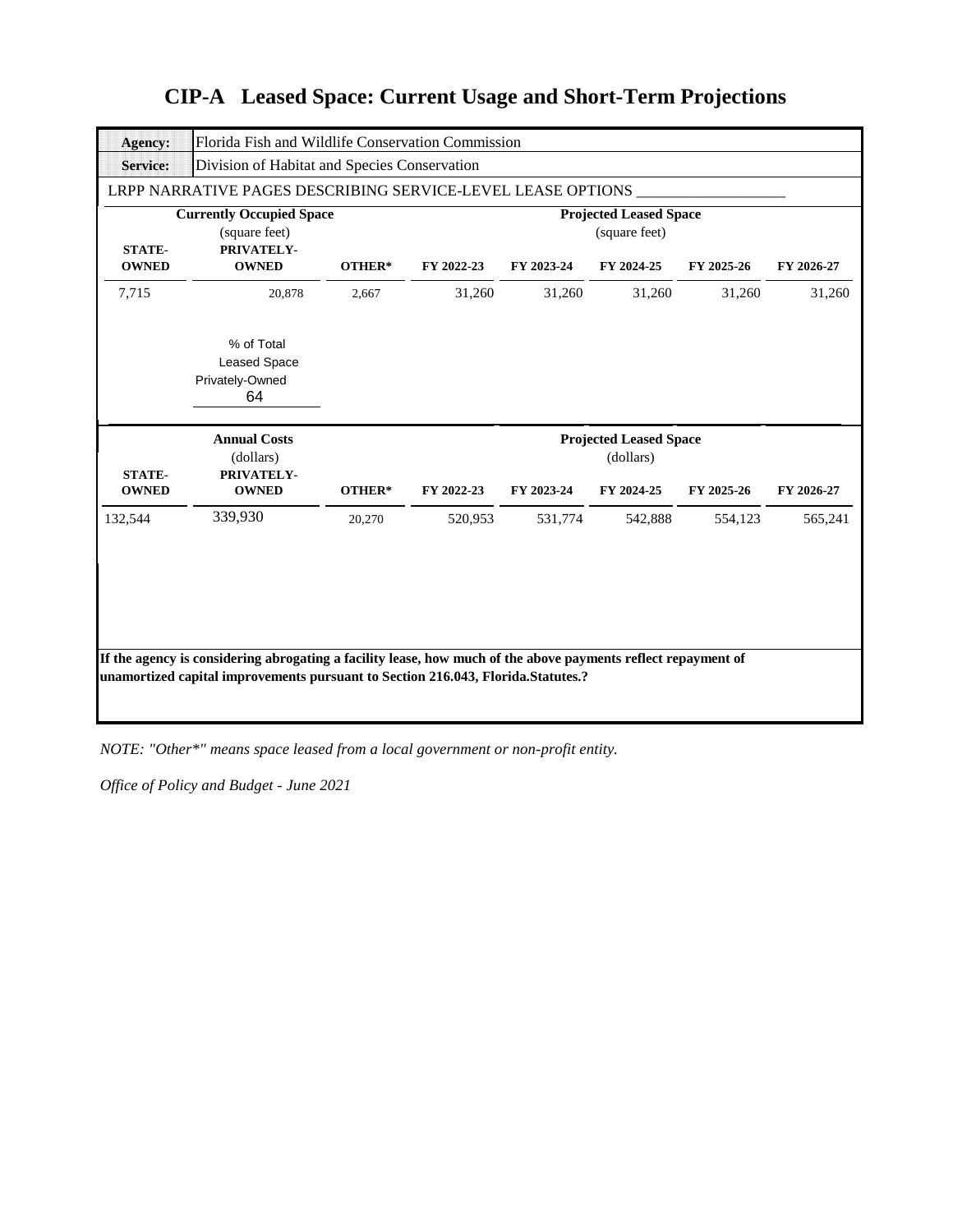| Agency:                       | Florida Fish and Wildlife Conservation Commission              |        |            |            |                                                |            |            |
|-------------------------------|----------------------------------------------------------------|--------|------------|------------|------------------------------------------------|------------|------------|
| <b>Service:</b>               | Division of Freshwater Fisheries                               |        |            |            |                                                |            |            |
|                               | LRPP NARRATIVE PAGES DESCRIBING SERVICE-LEVEL LEASE OPTIONS    |        |            |            |                                                |            |            |
| <b>STATE-</b>                 | <b>Currently Occupied Space</b><br>(square feet)<br>PRIVATELY- |        |            |            | <b>Projected Leased Space</b><br>(square feet) |            |            |
| <b>OWNED</b>                  | <b>OWNED</b>                                                   | OTHER* | FY 2022-23 | FY 2023-24 | FY 2024-25                                     | FY 2025-26 | FY 2026-27 |
| $\mathbf{0}$                  | 1,420                                                          | 1,251  | 2,671      | 2,671      | 2,671                                          | 2,671      | 2,671      |
|                               | % of Total<br><b>Leased Space</b><br>Privately-Owned<br>53     |        |            |            |                                                |            |            |
|                               |                                                                |        |            |            |                                                |            |            |
|                               | <b>Annual Costs</b><br>(dollars)                               |        |            |            | <b>Projected Leased Space</b><br>(dollars)     |            |            |
| <b>STATE-</b><br><b>OWNED</b> | PRIVATELY-<br><b>OWNED</b>                                     | OTHER* | FY 2022-23 | FY 2023-24 | FY 2024-25                                     | FY 2025-26 | FY 2026-27 |
| $\Omega$                      | 22,815                                                         | 12,666 | 37,500     | 38,680     | 39,731                                         | 40,805     | 41,214     |
|                               |                                                                |        |            |            |                                                |            |            |
|                               |                                                                |        |            |            |                                                |            |            |

*NOTE: "Other\*" means space leased from a local government or non-profit entity.*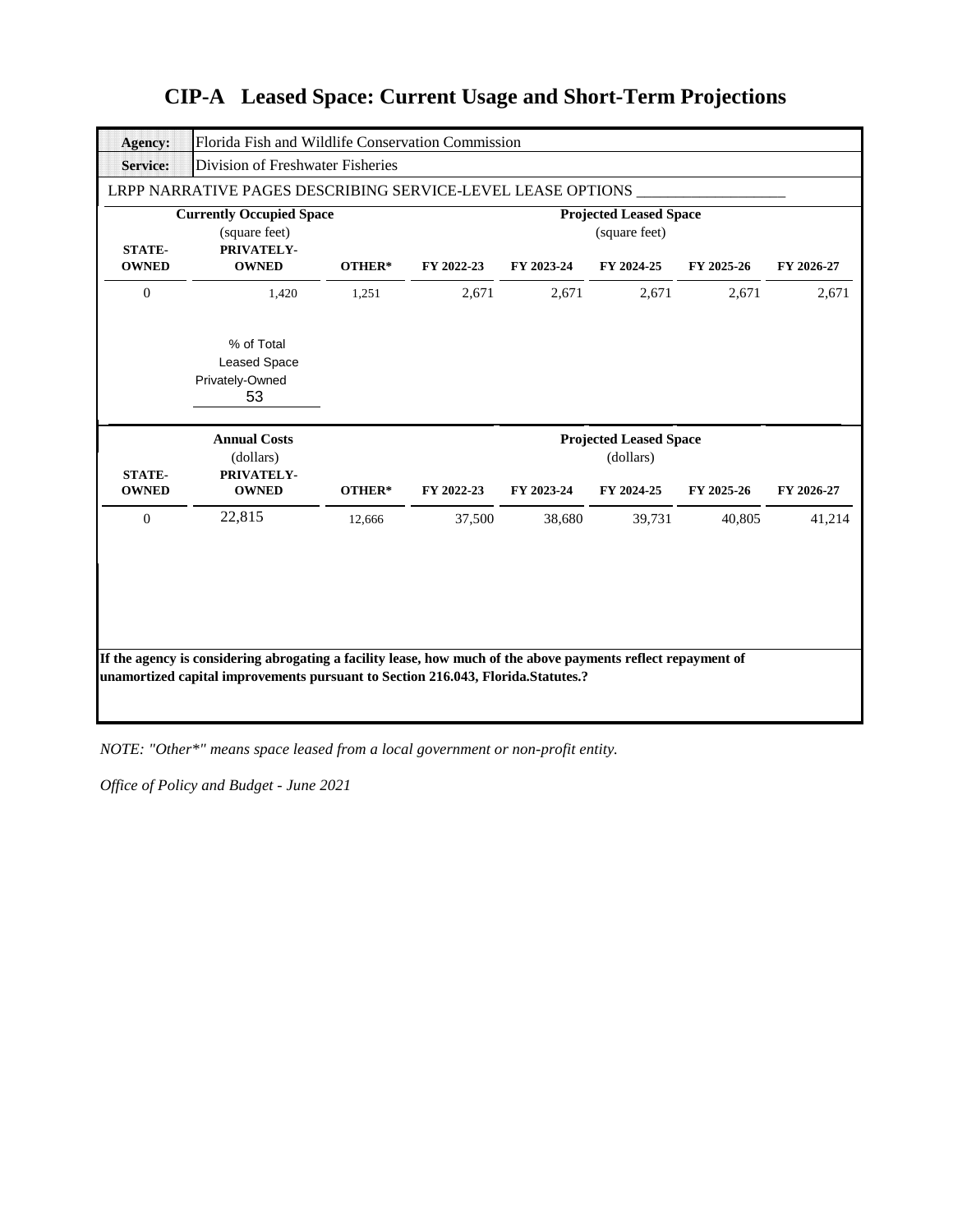| Agency:                       | Florida Fish and Wildlife Conservation Commission              |                  |            |            |                                                |            |            |
|-------------------------------|----------------------------------------------------------------|------------------|------------|------------|------------------------------------------------|------------|------------|
| <b>Service:</b>               | Division of Marine Fisheries Management                        |                  |            |            |                                                |            |            |
|                               | LRPP NARRATIVE PAGES DESCRIBING SERVICE-LEVEL LEASE OPTIONS    |                  |            |            |                                                |            |            |
| <b>STATE-</b>                 | <b>Currently Occupied Space</b><br>(square feet)<br>PRIVATELY- |                  |            |            | <b>Projected Leased Space</b><br>(square feet) |            |            |
| <b>OWNED</b>                  | <b>OWNED</b>                                                   | OTHER*           | FY 2022-23 | FY 2023-24 | FY 2024-25                                     | FY 2025-26 | FY 2026-27 |
| 120                           | 900                                                            | $\overline{0}$   | 920        | 920        | 920                                            | 920        | 920        |
|                               | % of Total<br><b>Leased Space</b><br>Privately-Owned<br>86.95  |                  |            |            |                                                |            |            |
|                               |                                                                |                  |            |            |                                                |            |            |
|                               | <b>Annual Costs</b><br>(dollars)                               |                  |            |            | <b>Projected Leased Space</b><br>(dollars)     |            |            |
| <b>STATE-</b><br><b>OWNED</b> | PRIVATELY-<br><b>OWNED</b>                                     | OTHER*           | FY 2022-23 | FY 2023-24 | FY 2024-25                                     | FY 2025-26 | FY 2026-27 |
| 2,062                         | 7,797                                                          | $\boldsymbol{0}$ | 9,858      | 9,858      | 9,858                                          | 9,858      | 9,858      |

## **CIP-A Leased Space: Current Usage and Short-Term Projections**

*NOTE: "Other\*" means space leased from a local government or non-profit entity.*